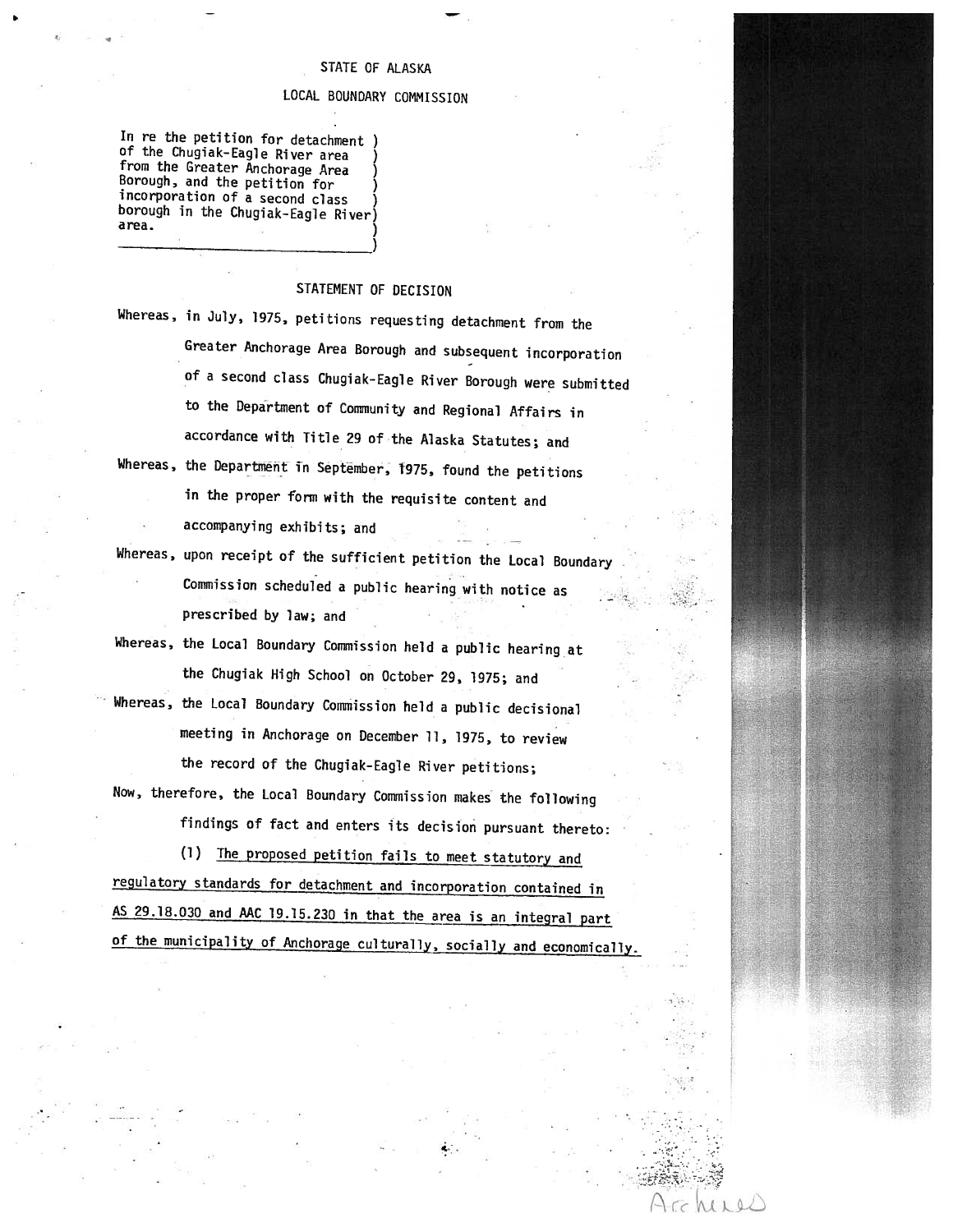This is supported by the following facts:

(a) The Glenn Highway, which will ultimately be four-lane between Anchorage and Eagle River joins the two areas. Traffic counts obtained from the State Department of Highways were submitted to the Commission and reflect that between Eagle River and the Glenn Highway entrances to the Fort Richardson military installation there were 19,400 average daily trips, and between Muldoon Road and Anchorage there were 18,100 average daily trips. These figures indicate <sup>a</sup> great deal of traffic between Anchorage and Eagle River-Chugiak.

(b) In addition to private transportation, figures from the Anchorage Municipal transit system regarding the Eagle River-Anchorage route indicate that in two weeks in 1975, <sup>1158</sup> persons rode the bus between Eagle River and Anchorage. Testimony was introduced at the hearing which indicates that many persons in the Eagle River area work and shop in Anchorage: The traffic figures bear this out. The area is in fact an 'exurban' area or <sup>a</sup> 'bedroom community' of Anchorage.

(c) The proposed borough further reflects its bedroom status in that there are almost no social or cultural activity centers in the area. The testimony on record reflects that many residents of Eagle River—Chugiak come to Anchorage for movies, theatre, music and other activities of <sup>a</sup> like nature. This further reinforces the integration of the area with Anchorage.

(2) There are no natural boundaries separating the area from the remainder of the Anchorage municipality. There is a distance of 15 miles between the downtown Anchorage area and the population center of the proposed borough. The only barrier is one of land use, the military

—2—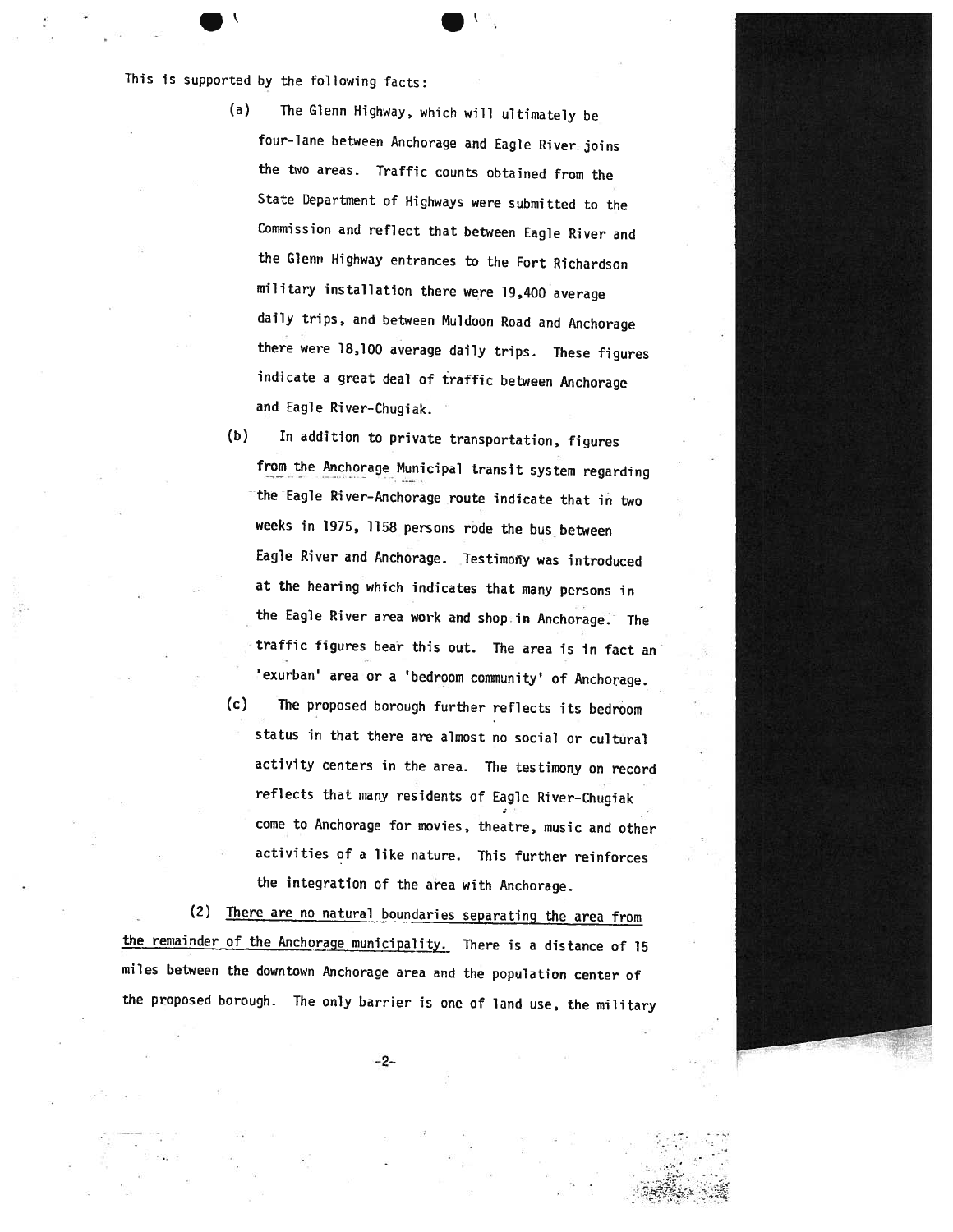reservation. As land uses change, the Commission finds that the military reservation is not <sup>a</sup> barrier. In addition, the Glenn Highway runs through the military reservation joining-the two areas, furthering the fact of contiguity of the two areas.

(3) The detachment will be inimical to the interest of the State in that the constitutional mandate of a minimum of local government units and tax levying jurisdictions would be violated. The Commission finds that the entire Anchorage area is an integrated area and that the existing borough embraces an area and population with common interests to the maximum degree possible as required by the Constitution.

The record does not reflect that the interests and needs of the Eagle River-Chugiak area differ sufficiently from metropolitan Anchorage to create a separate borough.

(4) The area is not stable enoug<sup>h</sup> to support organized borough government in that the Eagle River—Chugiak tax base is not large enoug<sup>h</sup> to support necessary services without the support of the larger tax base of the entire Anchorage area. This is based upon the following facts submitted to the Commission.

> $(a)$  The assessed valuation for the 1975-6 tax year is \$134,598,035. The population is 8,402. As previously held, the area is <sup>a</sup> bedroom community of Anchorage with little business development in the Eagle River—Chugiak area. The Eagle River area receives schools, <sup>p</sup>lanning and zoning, tax assessment and collection, animal control, sewers, health protection and transportation services from the Anchorage Municipality. The larger tax base of Anchorage has helped provide bond monies for schools in the area. Higher levels of some services are being provided to Eagle River—Chugiak residents than to other areas of Anchorage, i.e., health center and library.

(b) Under the budgets prepared by the then Chugiak—Eagle River Borough, the tax rates would have been 18.96 mills

—3—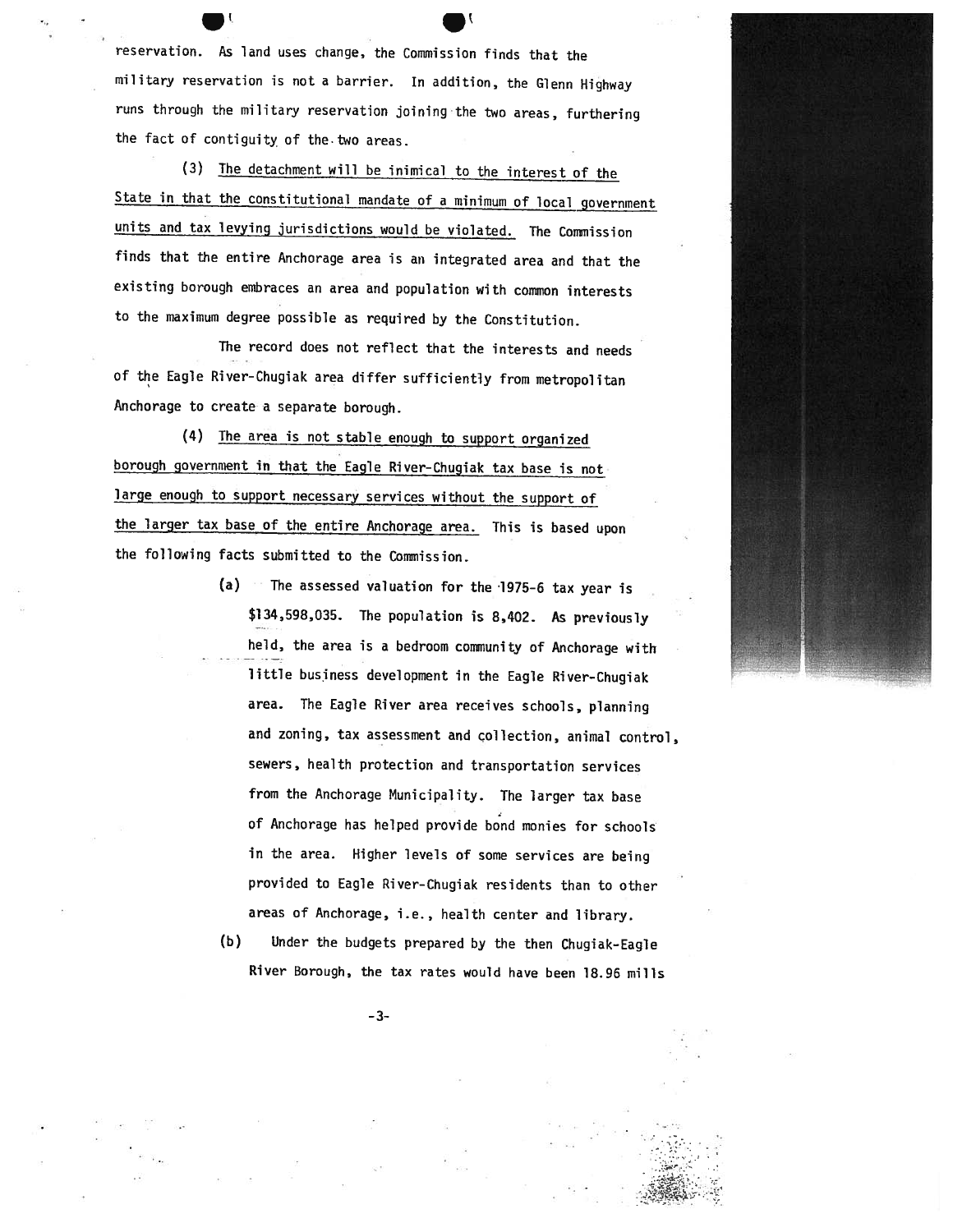(Eagle River) and 17.20 mills (Chugiak) as compared to the current rates of 12.61 mills and 11.40 mills. Many residents of the area testified to their belief that the area could not afford <sup>a</sup> separate government.

(c) <sup>A</sup> review of Chugiak-Eagle River Service Areas elections since 1966 reflects that only 2 issues passed, fire protection for Eagle River and Chugiak, whereas, the residents turned down an earlier fire issue, roads and drainage, parks and recreation, and as late as March 1974, police protection. The Commission construes these facts as indicating an unwillingness and/or inability to support needed municipal functions.

(5) The Eagle River-Chugiak area is guaranteed representation on the assembly of the Municipality of Anchorage and the charter of the new unified government provides for the creation of Community Councils.

(6) The Service Area concept provided for in Alaska Statutes is retained in the new charter and affords the residents of the Eagle River—Chugiak area an opportunity to request the addition of new services or to increase the level of existing services in the area.

(7) There have been no significant changes other than increase in population in the area since incorporation under the provisions of Chapter <sup>52</sup> SLA 1963, and accordingly, the Commission finds there is no justification for modifying the original boundaries of the Greater Anchorage Area Borough set by the Legislature.

The Commission is aware of the Goat Creek Detachment, the conformance of the Greater Anchorage Area Borough boundaries to metes and bounds description and the correction to the southern boundary description of the Greater Anchorage Area Borough.

In accordance with the above findings, the Local Boundary Commission rejects the detachment petition and therefore does not consider the petition for incorporation of the proposed borough as that issue is moot.



-4-